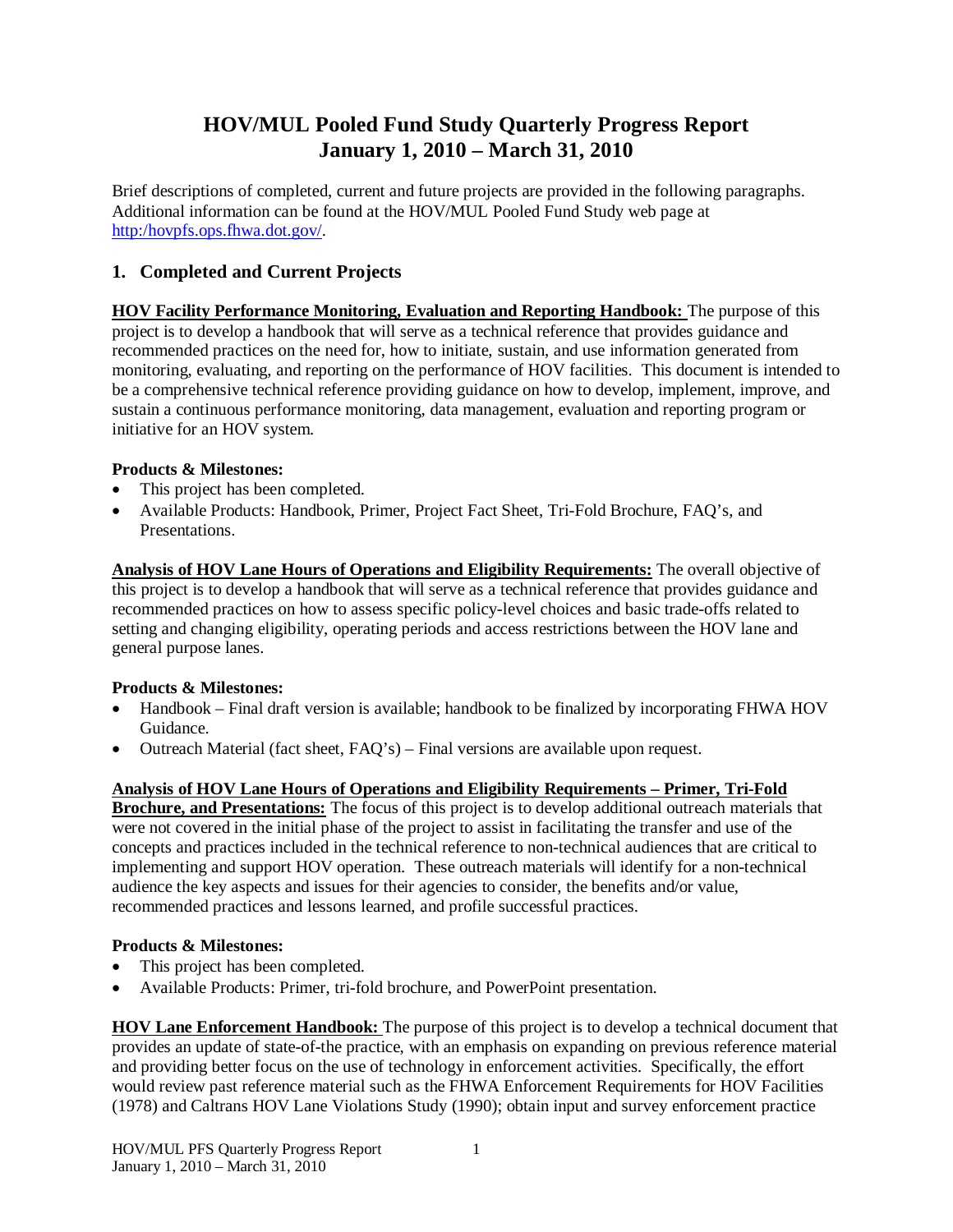from representatives of enforcement agencies involved in HOV projects, survey current technologies and their applicability to occupancy enforcement and update earlier prototype statutes from the FHWA Enforcement Requirements for HOV Facilities Guide that could be used to implement automated violation enforcement.

### **Products & Milestones:**

- Handbook Final draft version is available; handbook to be finalized by incorporating FHWA HOV Guidance.
- Outreach Material (fact sheet, brochure, presentation, and FAQ's) Final versions are available upon request.
- $\bullet$  White Paper Available upon request.

**HOV Lane Safety Considerations Handbook:** The purpose of this project is to develop a technical document addressing the issues, experience, considerations and best practices for safety enhancements of HOV facilities. Specifically, this effort will review existing reference materials, HOV facilities, facility operators and design practitioners throughout the United States in order to inventory existing guidance, practice and performance results, and develop guidance for design and operational considerations and recommended practices for safe design and operations of HOV facilities.

### **Products & Milestones:**

- Handbook Final draft version is available; handbook to be finalized by incorporating FHWA HOV Guidance.
- Outreach Material (fact sheet, brochure, presentation, and FAQ's) Final draft versions are available on project web page; to be finalized by incorporating FHWA HOV Guidance.
- $\bullet$  White Paper Available on project web page.

**Automated Vehicle Occupancy Technologies Study:** The objective of this project is to identify, compile, and systematically evaluate concepts, methods, and technologies for automated vehicle occupancy detection, verification and enforcement that are being researched, under development and on the horizon in the United States and abroad. Findings of this project will assist in identifying, developing, and implementing cost-effective, automated techniques for verifying and enforcing vehicle occupancy to continue offering high occupancy vehicle (HOV) preference in an effective way.

### **Products & Milestones:**

- This project has been completed.
- x Available Products: Synthesis Report, White Paper, Concept of Operations Document, Presentation, and Fact Sheet.

**HOV Facility Inventory and Clearinghouse:** The overall objective of this project is to promote the exchange of HOV facility information between practitioners. By surveying HOV practitioners, consistent communication protocols can be established for the most commonly collected HOV data. Recipients would primarily be HOV practitioners at every level, and anybody with interest or knowledge in HOV related subjects with a need for information or desire to impart knowledge to others.

## **Products & Milestones:**

- HOV Clearinghouse Web Site Final draft web site can be accessed through the project web page; final website is undergoing revisions to meet FHWA 508 requirements.
- Outreach material (fact sheet, presentations, and  $\text{FAO's}$ ) Final draft versions are available on the project web page; final versions are undergoing FHWA 508 compliance review.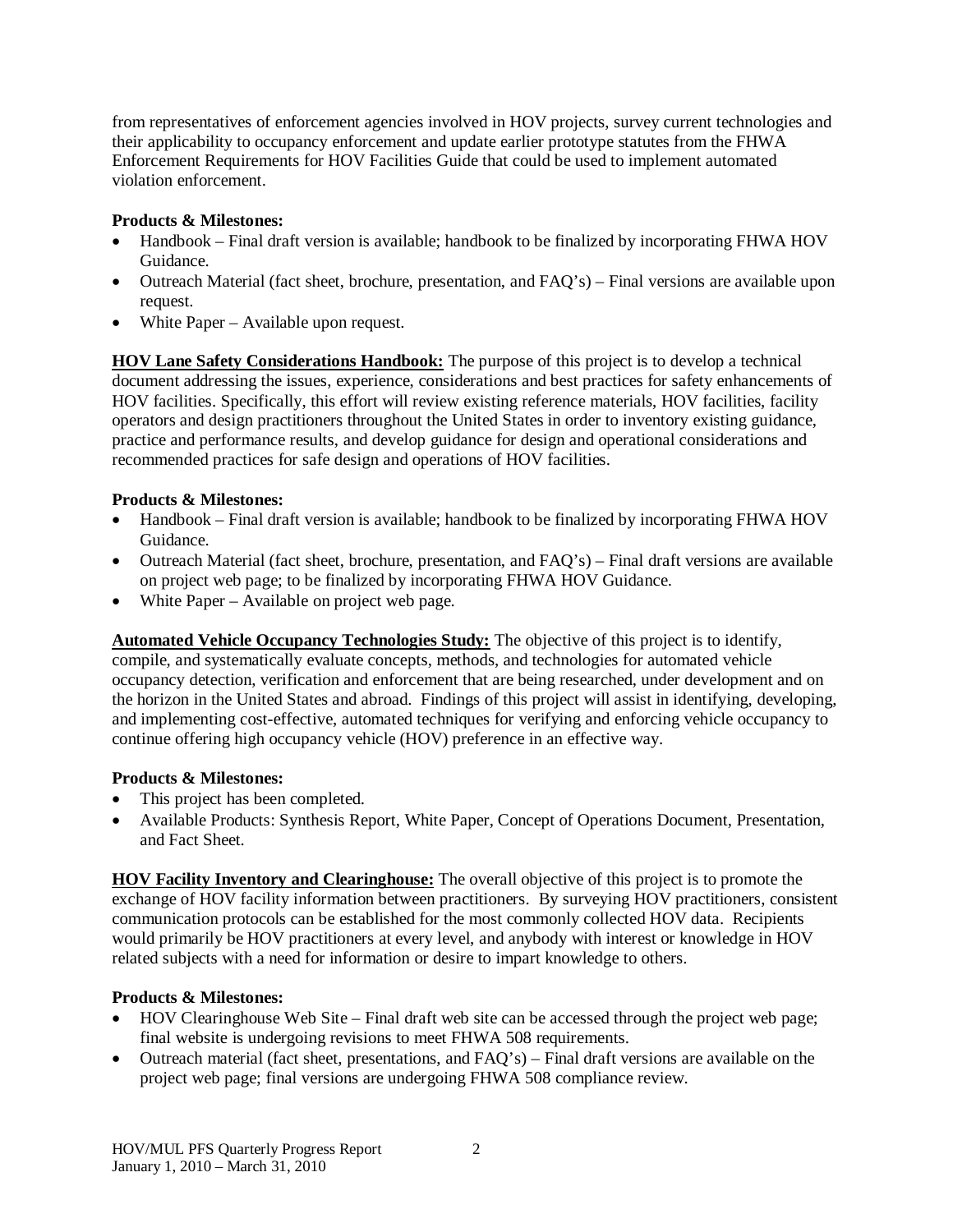**Implications of Lane Pricing on Existing HOV Lanes:** The purpose of this project is to develop a technical document that identifies technical, institutional, and organizational implications and provides guidance and recommended practices on planning and implementing pricing techniques on converting existing High Occupancy Vehicles (HOV) lanes into High Occupancy Toll (HOT) lanes. This project builds off of the FHWA HOT Lane Development Guide and provides more detailed guidance, procedures, and processes to assist practitioners in implementing pricing techniques on existing HOV lanes.

### **Products & Milestones:**

- This project has been completed.
- Available Products: Considerations for High Occupancy Vehicle (HOV) Lane to High Occupancy Toll (HOT) Lane Conversions Guidebook; Fact Sheet; Presentation; and Primer.

# **2. 2010/2011 Projects**

**Benefit/Cost Analysis of Value Pricing Projects:** This research will provide transportation agencies and legislators a summary of the societal benefits and costs that are associated with value pricing projects around the nation. It will address the concern of legislators, transportation engineers, and the public on the cost-effectiveness of value pricing strategies in congestion mitigation. It will also establish a foundation for transportation planners and engineers to evaluate benefits and costs of the ongoing operation of value pricing facilities.

**Project Champion:** Mena Lockwood (Virginia DOT) **FHWA Work Order Manager:** Greg Jones

### **Products & Milestones:**

- Project initiation: expected in spring 2010.
- Products to be produced: A project report and a project fact sheet.

**Identification and Analysis of Current Dynamic Pricing Schemes:** This project will identify, review, compare and synthesize the current dynamic pricing schemes for HOT and toll lane operations. This project will analyze and compare the goals, techniques, algorithms, models, and tools used of identified dynamic pricing schemes, identify best practices and recommended practices, and provide recommendations for further research to advance practices.

#### **Project Champion:** TBD **FHWA Work Order Manager:** Greg Jones

### **Products & Milestones:**

- Project initiation: expected in summer 2010.
- Products to be produced: A synthesis report and a project fact sheet.

**Human Factors in Managed Use Lane Design – Phase 1:** This research will explore opportunities to leverage human factors research to advance managed use lane design and safety. A human factors study will be conducted to determine the effects of managed use lane design and operations factors in connection with active traffic management strategies on drivers, facility safety and performance, and enforcement. The project will be studied in two phases. Phase 1 will conduct a focus group to identify issues and topics to investigate and synthesize current practice, trends and innovative strategies on the horizon.